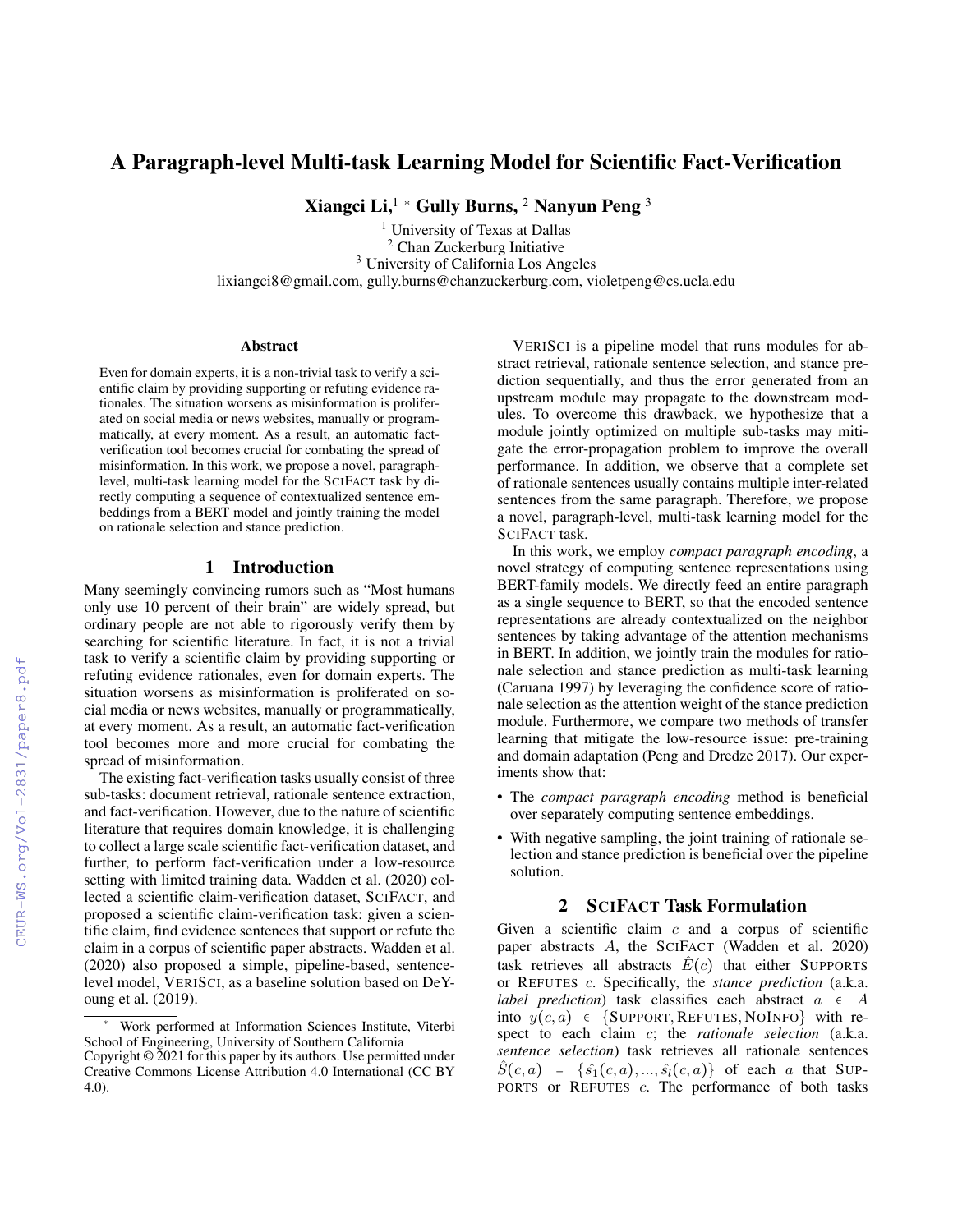are evaluated with F1 measure at both abstract-level and sentence-level, as defined by Wadden et al. (2020), where {SUPPORTS, REFUTES} are considered as the positive labels and NOINFO is the negative label for *stance prediction*.

#### 3 Approach

We formulate the SCIFACT task (Wadden et al. 2020) as a sentence-level sequence-tagging problem. We first apply an *abstract retrieval* module to filter out negative candidate abstracts that do not contain sufficient information with respect to each given claim. Then we propose a novel model for joint *rationale selection* and *stance prediction* using multitask learning (Caruana 1997).

#### 3.1 Abstract Retrieval

In contrast to the TF-IDF similarity used by Wadden et al. (2020), we leverage BioSentVec (Chen, Peng, and Lu 2019) embedding, which is the biomedical version of Sent2Vec (Pagliardini, Gupta, and Jaggi 2018), for a fast and scalable sentence-level similarity computation. We first compute the BioSentVec (Chen, Peng, and Lu 2019) embedding of each abstract in the corpus by treating the concatenation of each title and abstract as a single sentence. Then for each given claim, we compute the cosine similarities of the claim embedding against the pre-computed abstract embeddings, and choose the top  $k_{retrieval}$  similar abstracts as the candidate abstracts for the next module.

### 3.2 Joint Rationale Selection and Stance Prediction Model

Compact Paragraph Encoding A major usage of BERTfamily models (Devlin et al. 2018; Liu et al. 2019) for sentence-level sequence tagging computes each sentence embedding in a paragraph with batches. Since each batch is independent, such method leaves the contextualization of the sentences to the subsequent modules. Instead, we propose a novel method of encoding paragraphs by directly feeding the concatenation of the claim  $c$  and the whole paragraph P to a BERT model  $BERT$  as a single sequence  $Seq$ . By separating each sentence s using the BERT model's  $[SEP]$ token, we fully leverage the multi-head attention (Vaswani et al. 2017) within the BERT model to compute the contextualized word representations  $h_{Seq}$  with respect to the claim sentence and the whole paragraph.

$$
c = [cw_1, cw_2, \dots, cw_n]
$$
  
\n
$$
s_i = [w_1, w_2, \dots, w_m]
$$
  
\n
$$
P = [s_1, s_2, \dots, s_l]
$$
  
\n
$$
Seq = [c[SEP]s_1[SEP]s_2[SEP] \dots [SEP]s_l]
$$
  
\n
$$
h_{Seq} = BERT(Seq) \in R^{len(Seq) \times d_{BERT}}
$$
  
\n
$$
h_{Seq} = [h_{CLS}, h_{cw1}, \dots, h_{cwn}, h_{SEP}, \dots]
$$

Sentence Representations via Word-level Attention Next, we apply a weighted sum to the contextualized word representations of each sentence  $h_{sent}$  to compute the sentence representations  $h_s$ . The weights are obtained by applying a self-attention  $SelfAttn_{word}$  with a two-layer multilayer perceptron on the word representations in the scope of each sentence, as separated by the  $[SEP]$  tokens.

$$
h_s = SelfAttn_{word}([h_{SEP}, h_{w1}, ..., h_{wm}]) \in R^d
$$
 (2)

**Dynamic Rationale Representations** We use a two-layer multi-layer perceptron  $MLP_{rationale}$  to compute the rationale score and use the  $softmax$  function to compute the probability of each candidate sentence being a rationale sentence  $p^r$  or not  $p^{not-r}$  with respect to the claim sentence c. Then we only feed rationale sentences  $r$  into the next stance prediction module.

$$
p_i^{not.r}, p_i^r = softmax(MLP_{rationale}(h_{si})) \in (0, 1)
$$
  
\n
$$
h_{ri} \leftarrow h_{si} \text{ if } p_i^{not.r} < p_i^r \tag{3}
$$

Stance Prediction We use two variants for *stance prediction*: a simple sentence-level attention and the Kernel Graph Attention Network (KGAT) (Liu et al. 2020).

• Simple Attention. We apply another weighted summation on the predicted rationale sentence representations  $h_r$  to compute the whole paragraph's rationale representation, where the attention weights are obtained by applying another self-attention  $SelfAttn_{sentence}$  on the rationale sentence representations  $h_r$ . Finally, we apply another two-layer multi-layer perceptron  $MLP_{stance}$  and the  $softmax$  function to compute the probability of the paragraph serving the role of {SUPPORTS, REFUTES, NOINFO} with respect to the claim  $c$ .

$$
h_r = SelfAttn_{sentence}([h_{r1}, h_{r2}, ..., h_{rl}]) \in R^d
$$
  

$$
p^{stance} = softmax(MLP_{stance}(h_r)) \in (0, 1)^3
$$
 (4)

• Kernel Graph Attention Network. Liu et al. (2020) proposed KGAT as a *stance prediction* module for their pipeline solution on the FEVER (Thorne et al. 2018) task. In addition to the Graph Attention Network (Veličković et al. 2017), which applies attention mechanisms on each word pair and sentence pair in the input paragraph, KGAT applies a kernel pooling mechanism (Xiong et al. 2017) to extract better features for *stance prediction*. We integrate KGAT (Liu et al. 2020) into our multi-task learning model for *stance prediction* on SCIFACT (Wadden et al. 2020). The KGAT module  $KGAT$  takes the word representation of the claim  $h_c$  and the predicted rationale sentence representations  $h_R$  as inputs, and outputs the probability of the paragraph serving the role of {SUPPORTS, REFUTES, NOINFO with respect to the claim  $c$ .

$$
h_c = [h_{CLS}, h_c w_1, \dots, h_c w_n]
$$
  
\n
$$
h_{R_i} = [h_{SEP}, h_r w_1, \dots, h_r w_m]
$$
 where  $p_i^{not.r} < p_i^r$   
\n
$$
h_R = [h_{R_1}, h_{R_2}, \dots, h_{R_l}]
$$
  
\n
$$
p^{stance} = KGAT(h_c, h_R) \in (0, 1)^3
$$
 (5)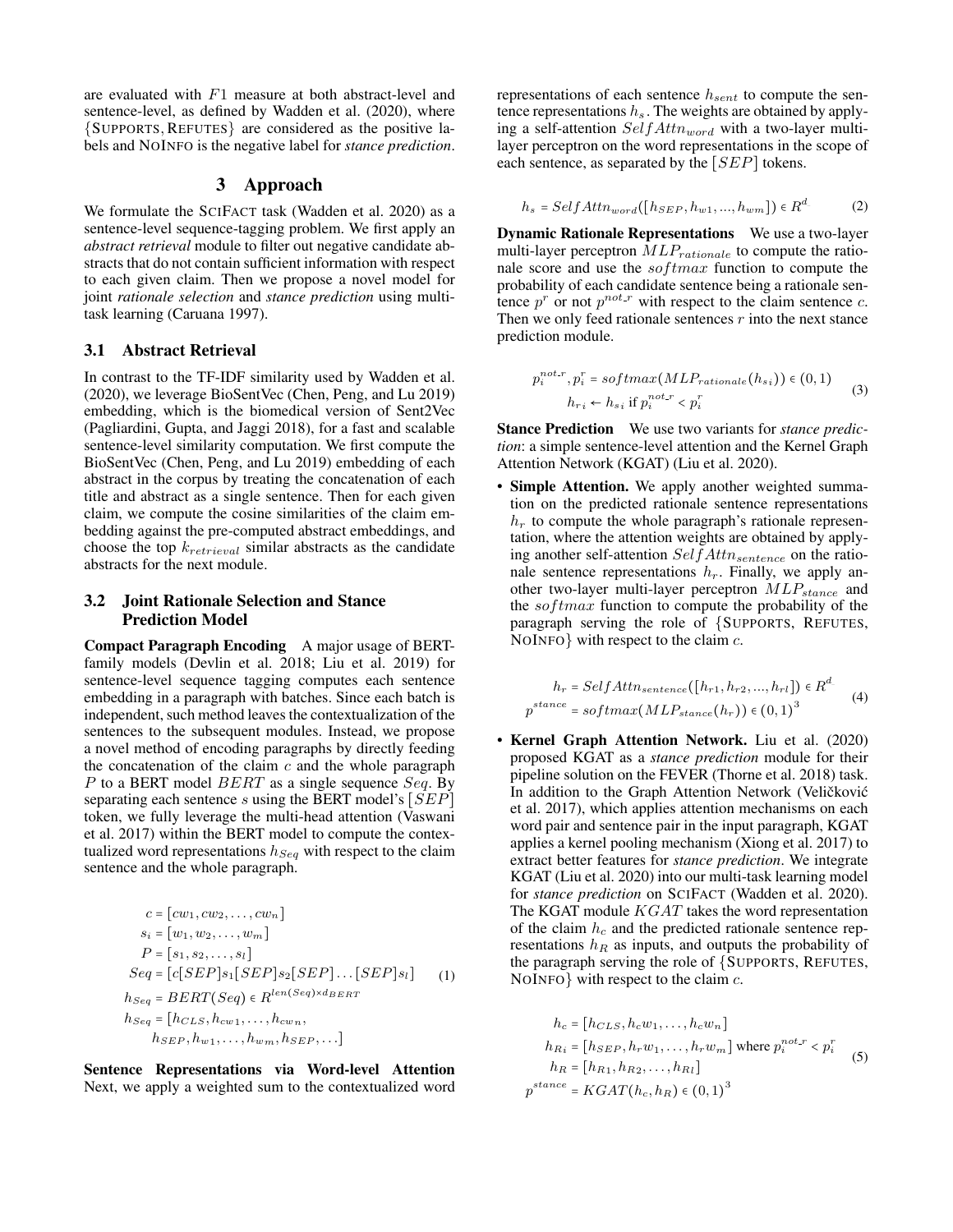### 3.3 Model Training

Multi-task Learning We train our model on *rationale selection* and *stance prediction* using multi-task learning approach (Caruana 1997). We use cross-entropy loss as the training objective for both tasks. We introduce a coefficient  $\gamma$  to adjust the proportion of two loss values  $L_{rationale}$  and  $L_{stance}$  in the joint loss  $L$ .

$$
L = \gamma L_{rationale} + L_{stance}
$$
 (6)

Scheduled Sampling Because the *stance prediction* module takes the predicted rationale sentences as the input, errors in rationale selection may propagate to the *stance prediction* module, especially during the early stage of training. To mitigate this issue, we apply scheduled sampling (Bengio et al. 2015), which starts by feeding the *ground truth* rationale sentences to the stance prediction module, and gradually increasing the proportion of the predicted rationale sentences, until eventually all input sentences are the predicted rationale sentences. We use a sin function to compute the probability of sampling predicted rationale sentences  $p_{sample}$  as a function of the progress of the training:

$$
progress = \frac{current\_epoch - 1}{total\_epoch - 1}
$$
  
\n
$$
p_{sample} = sin(\frac{\pi}{2} \times progress)
$$
 (7)

Negative Sampling and Down-sampling Although the *abstract retrieval* module filters out the majority of the negative candidate abstracts, the false-positive rate is still inevitably high, in order to ensure the retrieval of most of the positive abstracts. As a result, the input to the joint prediction model is highly biased towards negative samples. Therefore, in addition to the positive samples from the SCI-FACT dataset (Wadden et al. 2020), we perform negative sampling (Mikolov et al. 2013) to sample the top  $k_{train}$  similar negative abstracts using our *abstract retrieval* module as an augmented dataset for training and validation to increase the downstream model's tolerance to false positive abstracts. Furthermore, in order to increase the diversity of the dataset, we augment the dataset by down-sampling sentences within each paragraph.

FEVER Pre-training As Wadden et al. (2020) proposed, due to the similar task structure of FEVER (Thorne et al. 2018) and SCIFACT (Wadden et al. 2020), we first pre-train our model on the FEVER dataset, then fine-tune on the SCI-FACT dataset by partially re-initializing the *rationale selection* and *stance prediction* attention modules.

Domain Adaptation Instead of pre-training, we also explore domain adaptation (Peng and Dredze 2017) from FEVER (Thorne et al. 2018) to SCIFACT (Wadden et al. 2020). We use shared representations for the *compact paragraph encoding* and word-level attention, while using domain-specific representations for the *rationale selection* and *stance prediction* modules.

| Parameter                 | Explored                                 | Used                                        |
|---------------------------|------------------------------------------|---------------------------------------------|
| $k_{retrieval}$           | $3 \sim 100$                             | 30                                          |
| $k_{FEVER}$               | $1 \sim 15$                              | 5                                           |
| $k_{train}$               | $0\sim\overline{50}$                     | 12                                          |
|                           | $0.1 \sim 10$                            |                                             |
| drop out                  | $0 \sim 0.6$                             |                                             |
| learning rate             | $1 \times 10^{-6} \sim 1 \times 10^{-4}$ | $5 \times 10^{-6}$                          |
| <b>BERT</b> learning rate | $1 \times 10^{-6} \sim 1 \times 10^{-4}$ | $\frac{1 \times 10^{-5}}{1 \times 10^{-5}}$ |
| batch size                | 1.2                                      |                                             |

Table 1: Hyper-parameters explored and used.

|                 |      | TF-IDF |         | <b>BioSentVec</b> |      |         |  |  |  |
|-----------------|------|--------|---------|-------------------|------|---------|--|--|--|
| $k_{retrieval}$ | P    | R      | $F_{1}$ | P                 |      | $F_{1}$ |  |  |  |
|                 | 16.2 | 69.9   | 26.3    | 15.6              | 67.0 | 25.3    |  |  |  |
| 10              | 5.83 | 83.6   | 10.9    | 5.86              | 84.2 |         |  |  |  |
| 100             | በ 67 | 96.7   | 1.33    | 0.68              | 98.1 | 1.35    |  |  |  |
| 150             | 45   | O6 7   |         | 46                |      |         |  |  |  |

| Table 2: Abstract retrieval performance on dev set in %. |  |  |  |  |
|----------------------------------------------------------|--|--|--|--|
|----------------------------------------------------------|--|--|--|--|

#### 3.4 Implementation Details

BERT Encoding. We follow Wadden et al. (2020) in using Roberta-large (Liu et al. 2019) as our BERT-family model.

Dummy Rationale Sentence. We dynamically feed only the predicted rationale sentence representations to the *stance prediction* module. To address the special case when an abstract contains no rationale sentences, we append a fixed dummy sentence (e.g."@") whose rationale label is always 0 at the beginning of each of the paragraph. When the *stance prediction* module has no actual rationale sentence to take as input, we feed it with the representation of the dummy sentence and expect the module to predict NOINFO.

Post Processing. To prevent inconsistency between the outputs of rationale selection and stance prediction, we enforce the predicted stance to be NOINFO if no rationale sentence is proposed.

Hyper-parameters. Table 1 lists the hyper-parameters used for training the Joint-Paragraph model in Table  $4<sup>1</sup>$ , where  $k_{FEVER}$  refers to the number of negative samples retrieved from FEVER (Thorne et al. 2018) for model pretraining.

#### 4 Experiments

### 4.1 SCIFACT Dataset

SCIFACT (Wadden et al. 2020) is a small dataset, whose corpus contains 5183 abstracts. There are 1409 claims, including 809 in the training set, 300 in the development set and 300 in the test set.

<sup>1</sup> https://github.com/jacklxc/ParagraphJointModel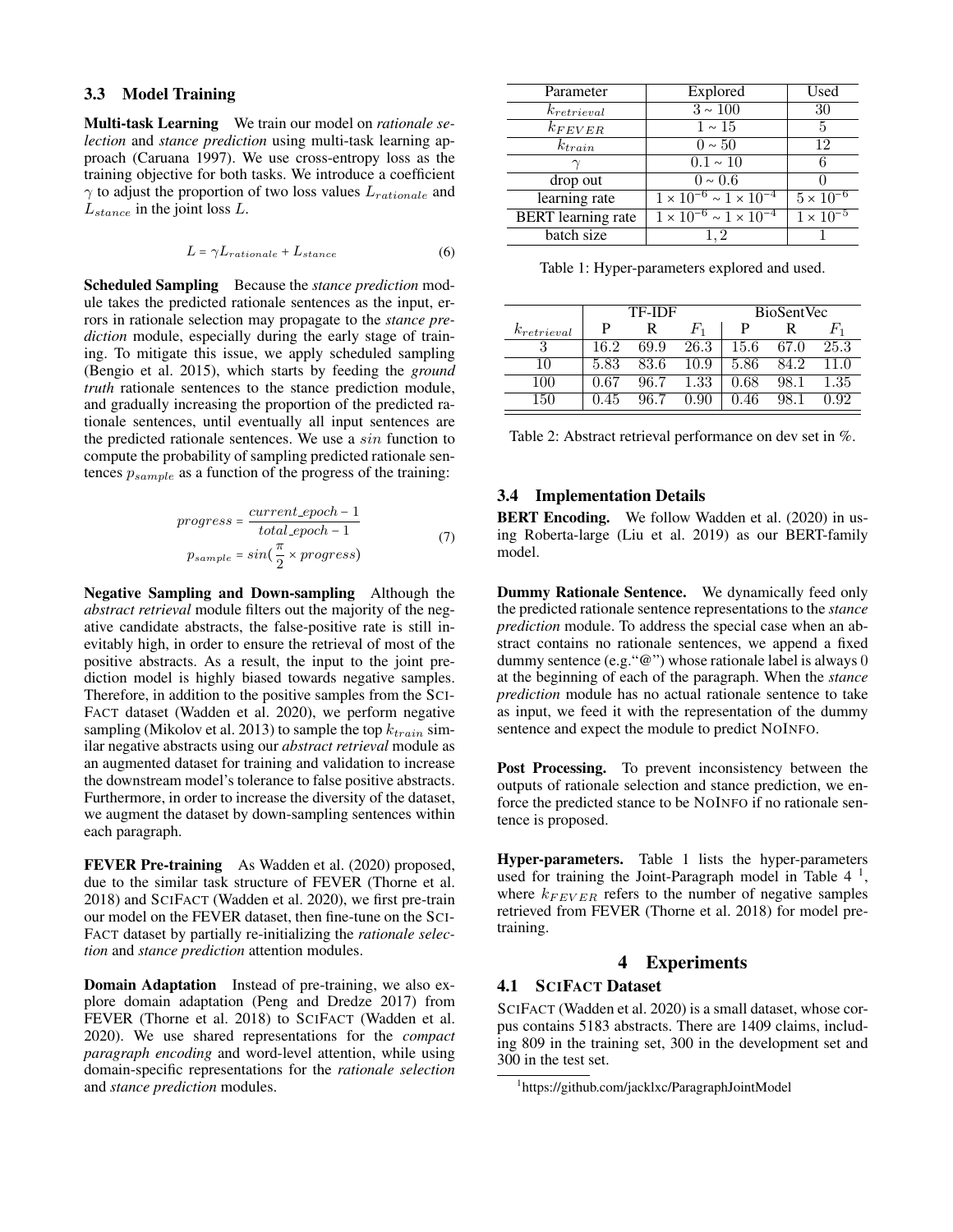|                      | Sentence-level |      |                  |                 |      |       | Abstract-level |            |         |                 |      |       |  |
|----------------------|----------------|------|------------------|-----------------|------|-------|----------------|------------|---------|-----------------|------|-------|--|
|                      | Selection-Only |      |                  | Selection+Label |      |       |                | Label-Only |         | Label+Rationale |      |       |  |
| Models               | P              |      | $_{F_1}$         | P               | R    | $F_1$ | $\mathbf{P}$   | R          | $F_{1}$ | P               |      | $F_1$ |  |
| <b>VERISCI</b>       |                | 56.3 | 65.3             | 69.8            | 50.5 | 58.6  | 89.6           | 66.0       | 76.0    | 84.4            | 62.2 | 71.6  |  |
| Paragraph-Pipeline   | 74.9           | 67.7 | 71.2             | 65.6            | 59.3 | 62.3  | 81.6           | 72.2       | 76.6    | 76.8            | 67.9 | 72.1  |  |
| Paragraph-Joint      | 75.9           | 62.8 | 68.8             | 67.7            | 56.0 | 61.3  | 83.3           | 76.6       | 79.8    | 76.6            | 70.3 | 73.3  |  |
| Paragraph-Joint KGAT | 75.5           | 68.3 | 71.7             | 66.2            | 59.8 | 62.8  | 81.8           | 75.1       | 78.3    | 76.5            | 70.3 | 73.3  |  |
| VERT5ERINI*          | 83.5           |      | 77.<br>$\cdot$ 4 | 78.2            | 67.5 | 72.4  | 92.7           | 79.0       | 85.3    | 88.8            | 75.6 | 81.7  |  |

Table 3: Model performance on dev set oracle abstracts in %. The model with \* is only for reference.

|                              | Sentence-level |      |                |                 |      |                | Abstract-level |      |         |                 |      |       |
|------------------------------|----------------|------|----------------|-----------------|------|----------------|----------------|------|---------|-----------------|------|-------|
|                              | Selection-Only |      |                | Selection+Label |      |                | Label-Only     |      |         | Label+Rationale |      |       |
| Models                       | P              | R    | $\mathbb{F}_1$ | P               | R    | $\mathbb{F}_1$ | P              | R    | $F_{1}$ | P               | R    | $F_1$ |
| <b>VERISCI</b>               | 54.3           | 43.4 | 48.3           | 48.5            | 38.8 | 43.1           | 56.4           | 48.3 | 52.1    | 54.2            | 46.4 | 50.0  |
| Paragraph-Pipeline           | 71.2           | 51.4 | 59.7           | 62.1            | 44.8 | 52.1           | 77.6           | 54.5 | 64.0    | 72.8            | 51.2 | 60.1  |
| Paragraph-Joint              | 74.2           | 57.4 | 64.7           | 63.3            | 48.9 | 55.2           | 71.4           | 59.8 | 65.1    | 65.7            | 55.0 | 59.9  |
| Paragraph-Joint SciFact-only | 69.3           | 50.0 | 58.1           | 59.8            | 43.2 | 50.2           | 69.9           | 52.1 | 59.7    | 64.7            | 48.3 | 55.3  |
| Paragraph-Joint TF-IDF       | 72.5           | 55.7 | 63.1           | 62.2            | 47.8 | 54.1           | 70.6           | 59.8 | 64.7    | 65.5            | 55.5 | 60.1  |
| Paragraph-Joint DA           | 69.4           | 56.6 | 62.3           | 60.4            | 49.2 | 54.2           | 67.4           | 57.4 | 62.0    | 63.5            | 54.1 | 58.4  |
| Paragraph-Joint KGAT         | 68.8           | 56.6 | 62.1           | 60.1            | 49.5 | 54.3           | 68.2           | 62.7 | 65.3    | 61.5            | 56.5 | 58.9  |
| Paragraph-Joint KGAT DA      | 70.2           | 55.5 | 62.0           | 61.9            | 48.9 | 54.7           | 70.9           | 59.3 | 64.6    | 66.3            | 55.5 | 60.4  |
| VERT5ERINI (BM25)*           | 67.7           | 53.8 | 60.0           | 63.9            | 50.8 | 56.6           | 70.9           | 61.7 | 66.0    | 67.0            | 58.4 | 62.4  |
| VERT5ERINI (T5)*             | 64.8           | 57.4 | 60.9           | 60.8            | 53.8 | 57.1           | 65.1           | 65.1 | 65.1    | 61.7            | 61.7 | 61.7  |

Table 4: Model performance on dev set with abstract-retrieval in %. The models with \* are only for reference.

#### 4.2 Abstract Retrieval Performance

Table 2 compares the performance of *abstract retrieval* modules using using TF-IDF and BioSentVec (Chen, Peng, and Lu 2019). As Table 2 indicates, the overall difference between these two methods is small. Wadden et al. (2020) chose  $k_{retrieval} = 3$  to maximize the  $F_1$  score of the abstract retrieval module, while we choose a larger  $k_{retrieval}$  to pursue a larger recall score, in order to retrieve more positive abstracts for the down-stream models.

### 4.3 Baseline Models

VERISCI. Along with the SCIFACT task and dataset, Wadden et al. (2020) proposed VERISCI, a sentence-level, pipeline-based solution. After retrieving the top similar abstracts for each claim with TF-IDF vectorization method, they applied a sentence-level "BERT to BERT" model DeYoung et al. (2019) to extract rationales, sentence by sentence, with a BERT model, and they predict the stance with another BERT model using the concatenation of the extracted rationale sentences. Wadden et al. (2020) used Roberta-large (Liu et al. 2019) as their BERT model and pre-trained their *stance prediction* module on the FEVER dataset (Thorne et al. 2018).

VERT5ERINI. Very recently, Pradeep et al. (2020) proposed a strong model VERT5ERINI, based on T5 (Raffel et al. 2019). They applied T5 for all three steps of the SCI-FACT task in a sentence-level, pipeline fashion. Because of

the known significant performance gap between Robertalarge (Liu et al. 2019) that we use and T5 (Raffel et al. 2019; Pradeep et al. 2020), we only use VERT5ERINI as a reference (marked with \*).

## 4.4 Model Performances and Ablation Studies

We experiment on the oracle task, which performs *rationale selection* and *stance prediction* given the oracle abstracts (Table 3), and the open task, which performs the full task of *abstract retrieval*, *rationale selection*, and *stance prediction* (Table 4). We tune our models based on the sentencelevel, final development set performance (Selection+Label). The test labels are not released by Wadden et al. (2020). Unless explicitly stated, all models are pre-trained on FEVER (Thorne et al. 2018).

Paragraph-level Model vs. Sentence-level Model. We compare our paragraph-level pipeline model against VERISCI (Wadden et al. 2020), which is a sentencelevel solution on the oracle task. As Table 3 shows, our paragraph-level pipeline model (Paragraph-Pipeline) outperforms VERISCI, particularly on *rationale selection*. This suggests the benefit of computing the contextualized sentence representations using the *compact paragraph encoding* over individual sentence representations.

Joint Model vs. Pipeline Model. Although our joint model does not show benefits over the pipeline model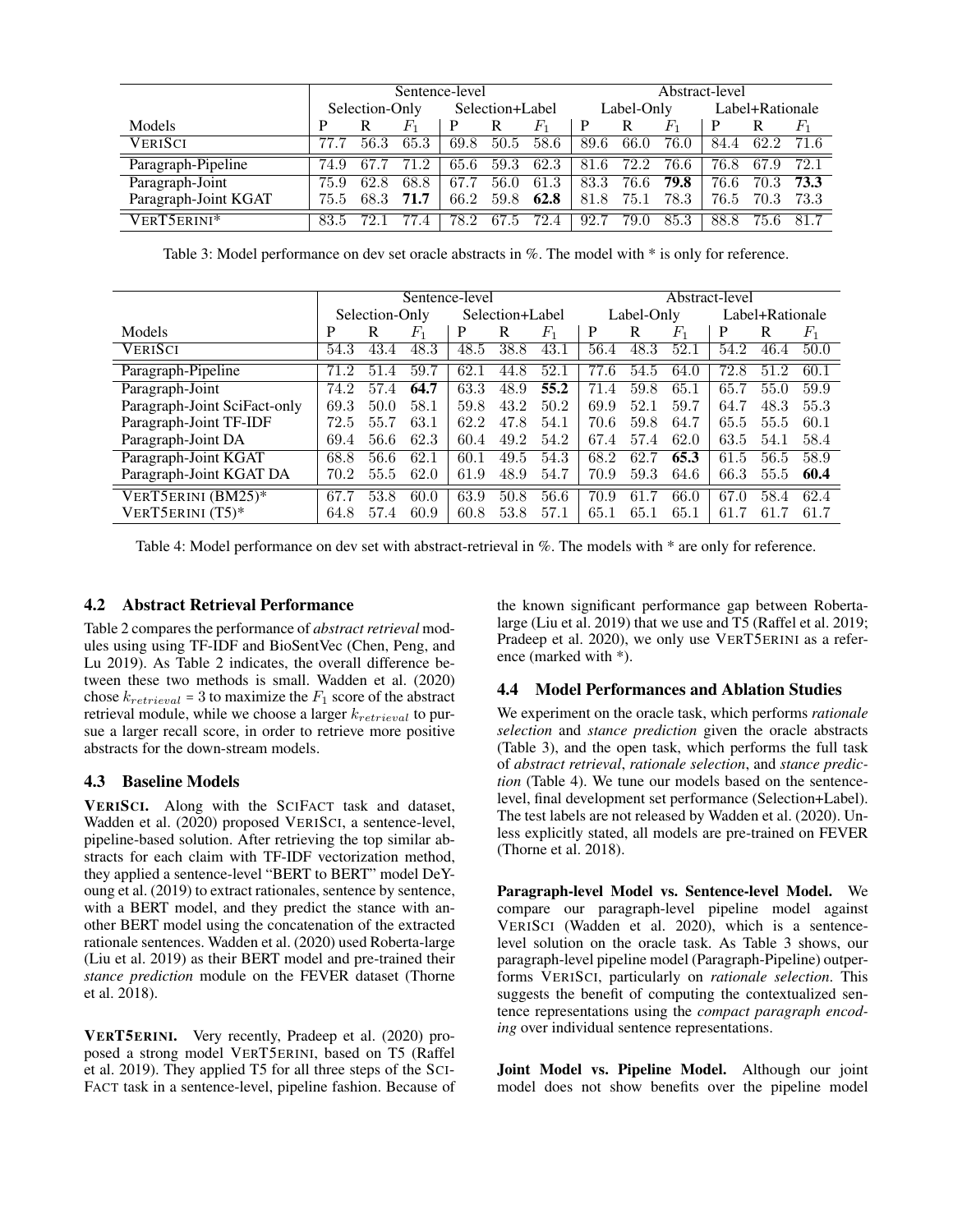on the oracle task (Table 3), the benefit emerges on the open task. Along with negative sampling, which greatly increases the tolerance of models to false positive abstracts, the Paragraph-Joint model shows its benefit over the Paragraph-Pipeline model. The small difference between the Paragraph-Joint model and the same model except with TF-IDF *abstract retrieval* (Paragraph-Joint TF-IDF) shows that the performance improvement is mainly attributed to the joint training, instead of replacing TF-IDF similarity with BioSentVec embedding similarity in *abstract retrieval*.

Pre-training vs. Domain Adaptation. We also compare two methods of transfer learning from FEVER (Thorne et al. 2018) to SCIFACT (Wadden et al. 2020). Table 4 shows that the effect of pre-training (Paragraph-Joint) or domain adaptation (Peng and Dredze 2017) (Paragraph-Joint DA) is similar. Both of them are effective as transfer learning, as they significantly outperform the same model that is only trained on SCIFACT (Paragraph-Joint SCIFACT-only).

#### KGAT vs. Simple Attention as *Stance Prediction* Module.

We expected a significant performance improvement by applying the strong stance prediction model KGAT (Liu et al. 2020), but the actual improvement is limited. This is likely due to the strong regularization of KGAT that under-fits the training data.

Test-set Performance on the SCIFACT Leaderboard By the time this paper is updated, our Paragraph-Joint model trained on the combination of SCIFACT training set and development set achieved the first place on the SCIFACT leaderboard <sup>2</sup>. We obtain test sentence-level  $F_1$  score (Selection+Label) of 60.9% and test abstract-level  $F_1$  score (Label+Rationale) of 67.2%.

#### 5 Related Work

Fact-verification has been widely studied. There are many datasets available on various domains (Vlachos and Riedel 2014; Ferreira and Vlachos 2016; Popat et al. 2017; Wang 2017; Derczynski et al. 2017; Popat et al. 2017; Atanasova 2018; Baly et al. 2018; Chen et al. 2019; Hanselowski et al. 2019), among which the most influential one is FEVER shared task (Thorne et al. 2018), which aims to develop systems to check the veracity of human-generated claims by extracting evidences from Wikipedia. Most existing systems (Nie, Chen, and Bansal 2019) leverages a three-step pipeline approach by building modules for each of the step: document retrieval, rationale selection and fact verification. Many of them focus on the claim verification step (Zhou et al. 2019; Liu et al. 2020), such as KGAT (Liu et al. 2020), one of the top models on FEVER leader board. On the other hand, there are some attempts on jointly optimizing rationale selection and stance prediction. TwoWingOS (Yin and Roth 2018) leverages attentive CNN (Yin and Schütze 2018) to

inter-wire two modules, while Hidey et al. (2020) used a single pointer network (Vinyals, Fortunato, and Jaitly 2015) for both sub-tasks. We propose another variation that directly links two modules by a dynamic attention mechanism.

Because SCIFACT (Wadden et al. 2020) is a scientific version of FEVER (Thorne et al. 2018), systems designed for FEVER can be applied to SCIFACT in principle. However, as a fact-verification task in scientific domain, SCIFACT task has inherited the common issue of lacking sufficient data, which can be mitigated with transfer learning by leveraging language models and introducing external dataset. The baseline model by Wadden et al. (2020) leverages Robertalarge (Liu et al. 2019) fine-tuned on FEVER dataset (Thorne et al. 2018), while VERT5ERINI (Pradeep et al. 2020) leverages T5 (Raffel et al. 2019) and fine-tuned on MS MARCO dataset (Bajaj et al. 2016). In this work, in addition to finetuning Roberta-large on FEVER, we also explore domain adaptation (Peng and Dredze 2017) to mitigate the low resource issue.

## 6 Conclusion

In this work, we propose a novel paragraph-level multi-task learning model for SCIFACT task. Experiments show that (1) The compact paragraph encoding method is beneficial over separately computing sentence embeddings. (2) With negative sampling, the joint training of *rationale selection* and *stance prediction* is beneficial over the pipeline solution.

## Acknowledgement

We thank the anonymous reviewers for their useful comments, and Dr. Jessica Ouyang for her feedback. This work is supported by a National Institutes of Health (NIH) R01 grant (LM012592). The views and conclusions of this paper are those of the authors and do not reflect the official policy or position of NIH.

<sup>&</sup>lt;sup>2</sup>https://leaderboard.allenai.org/scifact/submissions/public, as of February 12, 2021.